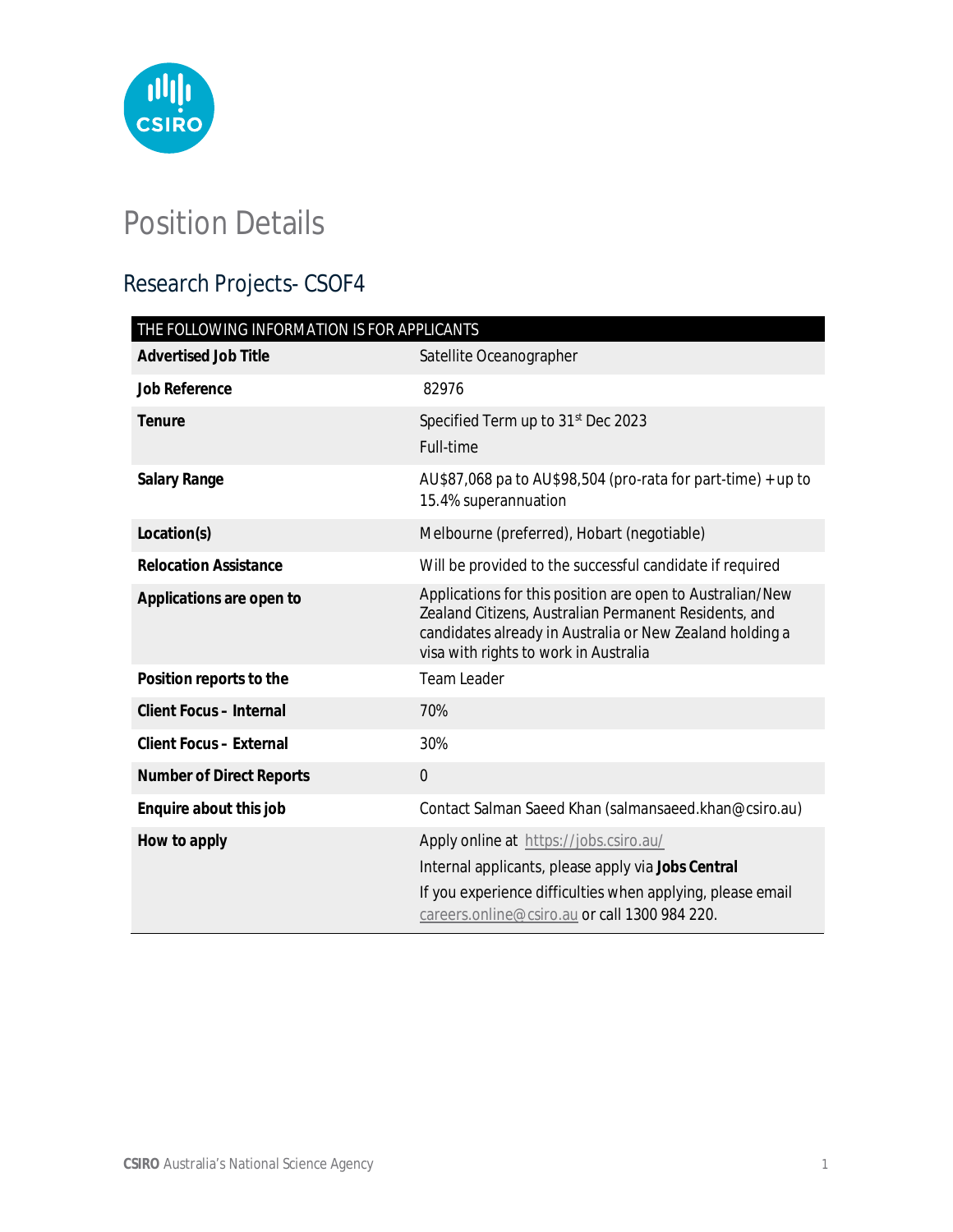# **Acknowledgement of Country**

CSIRO acknowledges the Traditional Owners of the land, sea and waters, of the area that we live and work on across Australia. We acknowledge their continuing connection to their culture and pay our respects to their Elders past and present. View our vision towards reconciliation

#### **Role Overview**

Research Projects staff in CSIRO collaborates in scientific and technological activities with other research staff usually by assisting with detailed planning, undertaking or assisting with experimental, observational or technology development work, and in carrying out the more practical aspects of the work.

The Satellite Oceanographer position is designed to support wind-wave and aligned ocean remote sensing research areas at CSIRO Oceans and Atmosphere. The role will assist Senior Research Scientists/Engineers in developing, maintaining, and extending wind, wave, and related satellite data streams from existing and emerging ocean remote sensing satellite platforms, independently and through collaboration, with a strategic view of exploiting next-generation ocean remote sensing satellites and ensuring Australia's connection to existing and future international projects. This will also include (but is not limited to) appropriate evaluation, quality assessment, calibration and validation, and dissemination of remotely sensing ocean wind, wave, and related products in standard formats.

The role will utilise these satellite data streams, in conjunction with numerical model outputs , insitu measurements, and ancillary information to support scientific research addressing current challenges in the marine and coastal zones, including in the context of climate variability and change.

#### **Duties and Key Result Areas:**

- Develop, maintain, and advance ocean wind-wave and surface wind data streams derived from satellite observations, independently and through collaboration, to support scientific studies addressing issues in the marine and coastal zones.
- Initiate and/or contribute to the development of algorithms to extract sea-state information from satellite data streams, and undertake processing, calibration, and validation of these.
- Ensure timely delivery of satellite wind and wave products in a quality controlled and standard format.
- Exploit complementarities between satellite observations, numerical models, and in-situ observations to develop datasets characterising the ocean surface in the Australian region, and globally.
- Undertake client liaison with guidance from senior staff, be responsible for data collection and processing, and dissemination of data for existing and future projects in an independent manner.
- Identify new fields of application for data products to characterise the coupled ocean/atmosphere system.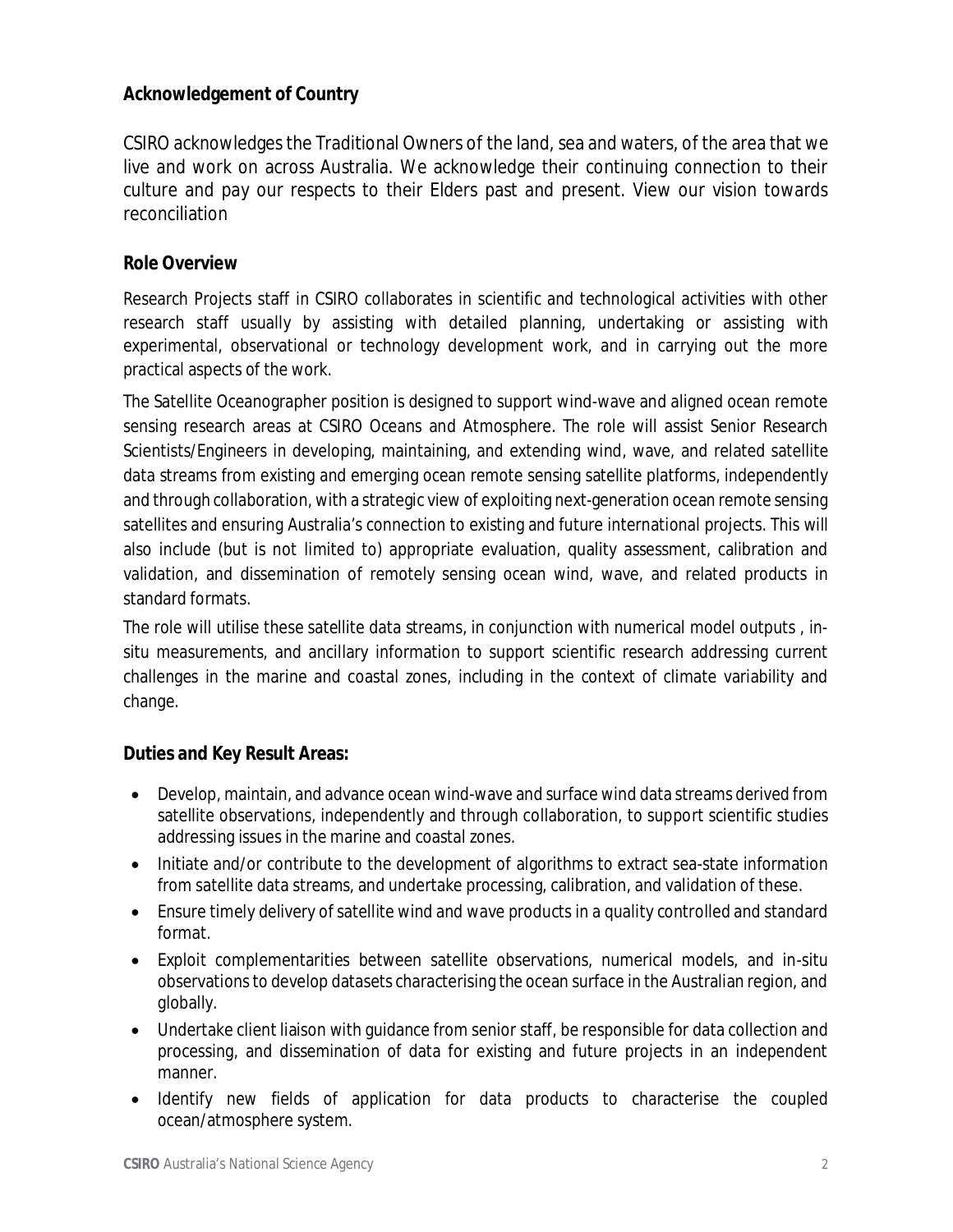- Contribute to the strategic development of data distributions tools and frameworks.
- Collaborate domestically and internationally to support Australia's connection to existing and future projects.
- Provide expert advice to external agencies, with guidance from senior staff, concerning physical aspects of the marine coastal environment.
- Produce high quality scientific and/or engineering papers suitable for publication in quality journals, prepare scientific reports and presentations and make significant contributions to the interpretation and communication of research or technological results at national and international conferences or stakeholder meetings.
- Work effectively as part of a multi-disciplinary, often regionally dispersed research team, to undertake independent scientific investigations and help define and satisfy objectives for small to medium research projects under the guidance of more Senior Research Scientists/Engineers to support CSIRO's scientific objectives.
- Under general direction participate in planning projects and accept responsibility for the scheduling and completion of major parts of projects.
- Provide coaching, on-the-job training to technical staff and potential University students to ensure experiments are established in accordance with research design.
- Communicate openly, effectively and respectfully with all staff, clients and suppliers in the interests of good business practice, collaboration and enhancement of CSIRO's reputation.
- Adhere to the spirit and practice of CSIRO's Code of Conduct, Health, Safety and Environment procedures and policy, Diversity initiatives and Making Safety Personal goals.
- Other duties as directed.

# **Selection Criteria**

#### **Essential**

# *Under CSIRO policy only those who meet all essential criteria can be appointed.*

- 1. Relevant Masters or PhD degree in areas of discipline such as physical oceanography, meteorology, physics, applied mathematics or engineering, or equivalent experience.
- 2. Demonstrated ability to work with and process satellite data, and/or integrate remotely sensed ocean data with ocean models.
- 3. Demonstrated proficiency in mathematics and statistics, and scientific programming in languages such as Python (preferred), MATLAB, R, and/or C. Willingness and ability to transition to Python (if needed) as the programming language of choice.
- 4. Ability to work effectively and respectfully, as part of a multi-disciplinary, regionally dispersed research team to achieve organisational goals.
- 5. Ability & willingness to incorporate novel ideas and creative approaches into scientific investigations.
- 6. Strong written and oral communication skills including the ability to publish research results, prepare reports and present the results of scientific investigations at national and international conferences and stakeholder meetings.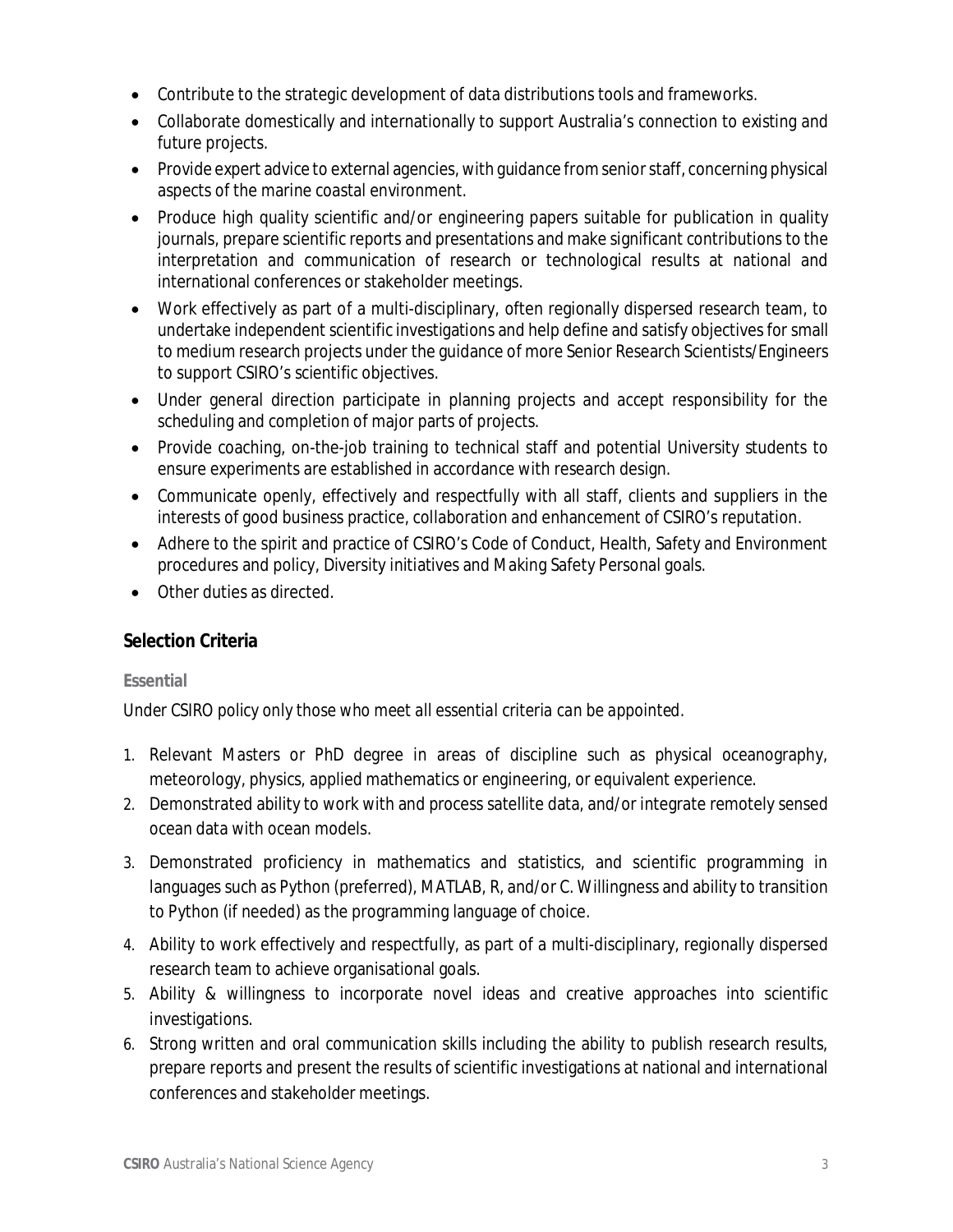#### **Desirable:**

- 1. Experience in using and/or retrieving ocean surface wind, wave and/or surface current parameters from ocean remote sensing platforms, such as Synthetic Aperture Radar (SAR), Altimeter, Scatterometer, multispectral and/or emerging satellites.
- 2. Demonstrated ability to work with numerical wave models and in-situ wave data to address scientific questions, particularly focused on coastal and ocean processes in the context of climate variability and change.
- 3. Demonstrated skills in Linux/Unix-based shell scripting and experience of working in an HPC (high performance computing) environment.

### **Required Competencies:**

- **Teamwork and Collaboration:** Cooperates with others to achieve organisational objectives and may share team resources in order to do this. Collaborates with other teams as well as industry colleagues.
- **Influence and Communication:** Uses knowledge of other party's priorities and adapts presentations or discussions to appeal to the interests and level of the audience. Anticipates and prepares for others reactions.
- **Resource Management/Leadership:** Allocates activities, directs tasks and manages resources to meet objectives. Provides coaching and on the job training, recognises and supports staff achievements and fosters open communication in the team.
- **Judgement and Problem Solving:** Investigates underlying issues of complex and ill-defined problems and develops appropriate response by adapting/creating and testing alternative solutions.
- **Independence:** Recognise and makes immediate changes to improve performance (faster, better, lower cost, more efficiently, better quality, improved client satisfaction).
- **Adaptability:** Copes with ambiguity or situations that lack clarity. Adapts readily to changing circumstances and new responsibilities (which may include activities outside own preferences) in the interests of achieving team objectives. Recognises the need for and undertakes personal development as a result of changes.

# **Special Requirements**

Appointment to this role may be subject to the provision of a national police check. The successful candidate will be asked to obtain and provide evidence of a National Police Check or equivalent. Please note that people with criminal records are not automatically deemed ineligible. Each application will be considered on its merits.

#### **About CSIRO:**

We solve the greatest challenges through innovative science and technology. To find out more visit us online!

CSIRO is a values-based organisation. In your application and at the interview you will need to demonstrate behaviours aligned to our values of: